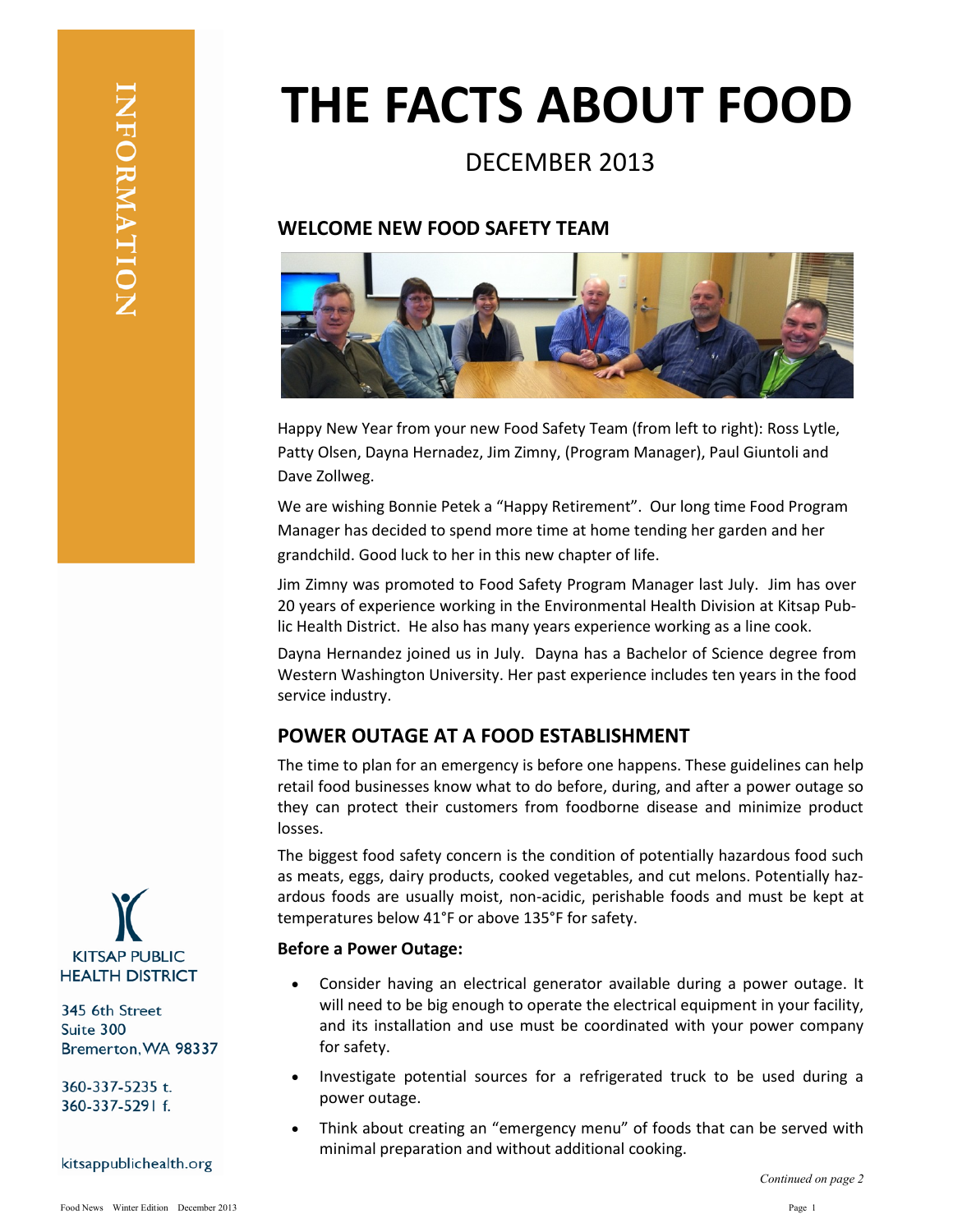- Have a phone that plugs directly into a phone jack and does not require any additional power.
- Keep a list of emergency phone numbers, including the Kitsap Public Health District. Our phone number is (360) 337-5235.

#### **When a Power Outage Occurs:**

- $\bullet$  Keep track of the time the outage begins.
- Stop using gas or solid fuel cooking and heating equipment if the exhaust hood and make-up air systems stop working. Using this equipment without proper ventilation can lead to a dangerous build-up of toxic fumes that may cause injury or death.
- Throw away any foods that are in the process of being cooked but have not yet reached their final cooking temperature.

*Note:* A power outage of 2 hours or less is not considered hazardous to food that was being held under safe conditions when the outage began.

## **ACTIONS THAT CAN KEEP FOOD SAFE FOR SEVERAL HOURS:**

#### **Cold Potentially Hazardous Foods:**

- Keep refrigerator and freezer doors closed as much as possible.
- If practical, group packages of cold food together. Keep raw meats away from other kinds of food.
- Cover any open display refrigerators and freezers, especially vertical displays.
- Surround food with ice.

*Caution:* If you use dry ice to cool food, it may cause an unsafe build-up of carbon dioxide in enclosed spaces.

#### **Hot Potentially Hazardous Foods:**

- Do not put hot food in refrigerators or freezers.
- Use canned chafing dish fuel under food on electric steam tables to help keep potentially hazardous food over 135°F.

#### **Stop preparing food if:**

- Food cannot be kept at safe temperatures.
- There is no hot water.
- There is not enough water pressure.
- You cannot wash, rinse, and sanitize utensils properly.
- There is not enough light for employees to work safely.

#### **After Power is Restored:**

- Check the internal temperature of all hot and cold potentially hazardous food.
- Decide to either keep or throw away potentially hazardous food, as shown in the tables below.

*(Continued on page 3)*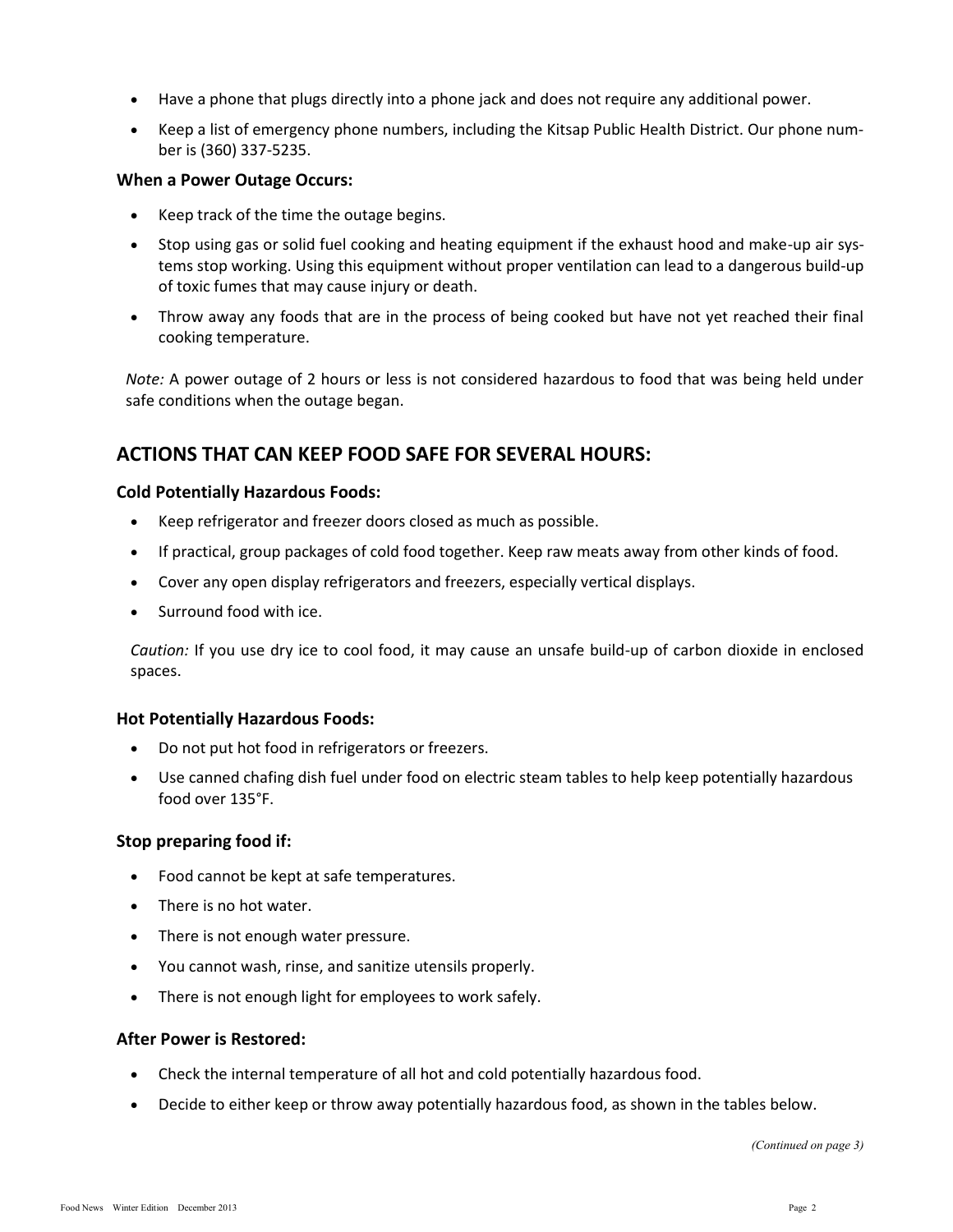If cold foods were grouped together to keep them cold, space them out again so they will cool more quickly.

| <b>Cold Foods</b>  |                            |                                        |               |
|--------------------|----------------------------|----------------------------------------|---------------|
| Hours Power is Out | Cold Food Temperature      |                                        |               |
|                    | $45^{\circ}$ F or<br>below | $46^{\circ}$ F to<br>50 <sup>°</sup> F | 51ºF or above |
| $0 - 2$            | OK.                        | 0K                                     | OK            |
| $2 - 4$            | <b>OK</b>                  | <b>OK</b>                              | X             |
| More than 4        | ОK                         | x                                      | x             |

#### **What to do with Potentially Hazardous Food:**

- OK = Food may be sold, as long as it was 41ºF or less when the power went out. Immediately cool food to 41ºF or less.
- **X** = Food may be unsafe and may not be sold.

| <b>Hot Foods</b>   |                      |                |  |  |
|--------------------|----------------------|----------------|--|--|
| Hours Power is Out | Hot Food Temperature |                |  |  |
|                    | 130ºF or above       | 129ºF or below |  |  |
| $0 - 2$            | OK                   | OK             |  |  |
| $2 - 4$            | 0K                   | X              |  |  |
| More than 4        | x                    | x              |  |  |

OK = Food may be sold, as long as it was 135º or more when the power whent out. Immediately reheat to at least 165ºF. After reheating, hold at 135ºF or more, or immediately cool to 41ºF or less.

**X** = Food may be unsafe and must be discarded.

#### **Reopening:**

If you voluntarily closed your facility, the following conditions should be verified before you resume food preparation and/or sale of potentially hazardous food:

- All unsafe potentially hazardous food (according to the charts above) has been discarded. If there are any questions about the safety of specific foods, contact your local health department.
- Hot and cold potable running water is available for handwashing and dishwashing.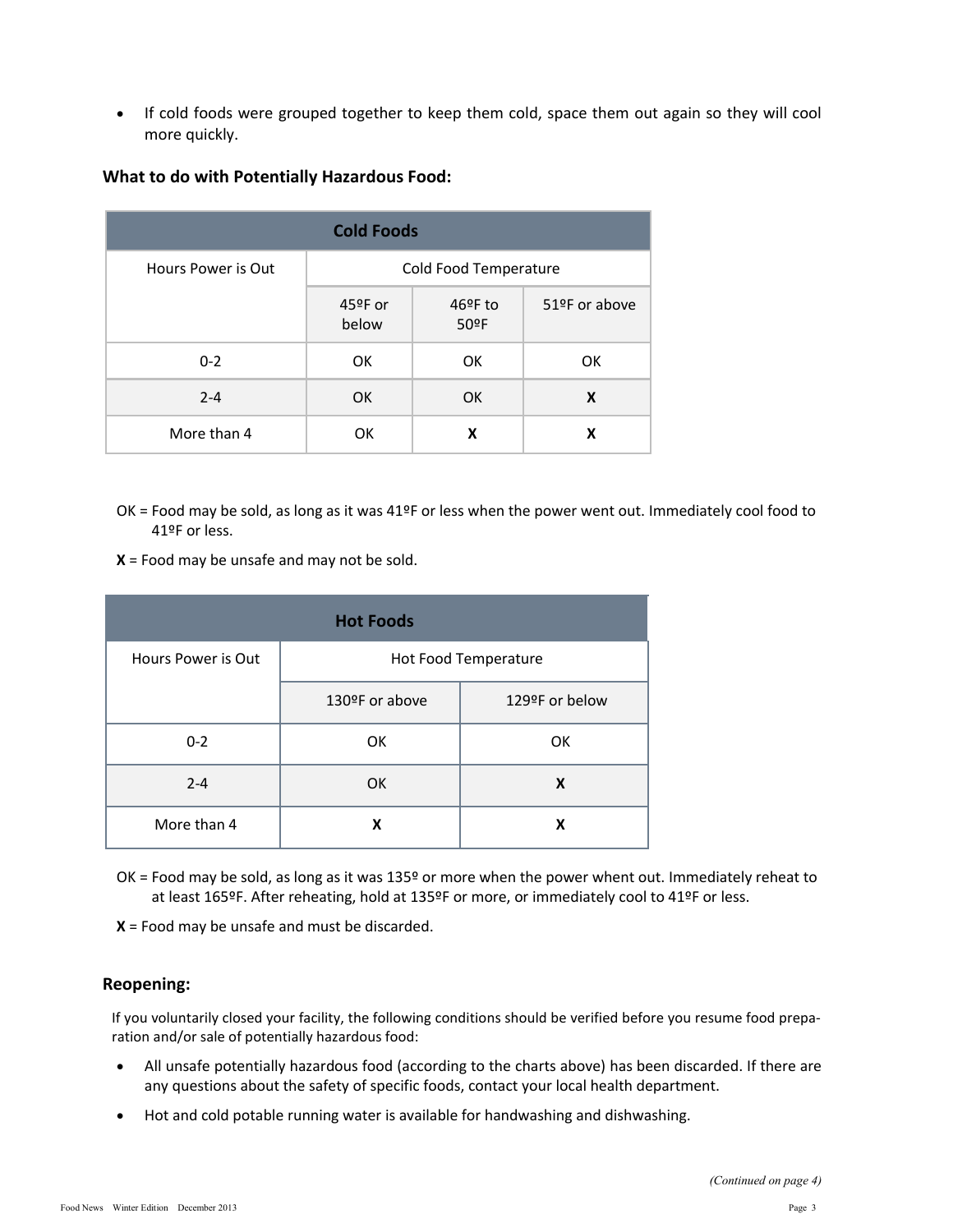- All equipment and facilities are operating properly, including: lighting, refrigeration, hot holding, ventilation, and toilet facilities.
- Refrigerators are 41°F or less.
- Electricity and gas services have been restored.
- All circuit breakers have been properly reset as needed.

*Note:* If your facility was closed by the Kitsap Public Health District, it must remain closed until that agency gives you official approval to reopen.

#### **Disposal of Food:**

- WHEN IN DOUBT, THROW IT OUT!
- If food must be thrown away, document the type and amount of food and the reason for disposal, so that you can provide the information to regulators and your insurance company.
- Small amounts of food to be thrown away can be treated with a cleaning product (such as bleach) so that they will not be eaten, and placed in the outside garbage bin.
- To throw away large amounts of food, contact your garbage disposal company or your local landfill operator for disposal instructions.

If you have questions about the safety of specific foods, contact the Kitsap Public Health District.

## **PROFITABILITY AND FOOD SAFETY**

As food establishments try to control costs, sometimes the decisions that are made directly impact food safety.

Neglecting Equipment or Facilities Maintenance: Some food establishments pinch pennies in areas where they cannot afford to. If your refrigeration units don't hold temperature, do you ignore this and risk a foodbourne outbreak? If someone is sick or dies from your food, how do you expect to increase sales with such negative publicity?



Sick Employees Preparing or Serving Food: Some operators will just settle for a warm body; regardless of whether the person is infected or are showing symptoms of diarrhea or vomiting. I understand that people need to work to support their families; however, there are other options besides risking a foodborne illness outbreak.

Reducing Labor Hours: Cutting staff has been a tactic used since the beginning of time. When this is done too aggressively, it affects morale and may also hurt customer service. In some circumstances, trying to do the right thing (like properly cleaning and sanitizing equipment) will get the employee counseled as a consequence of taking too much time.

Elimination of Training or Certification Programs: More often than not, training gets kicked to the curb when it comes to cutbacks. Having just one employee as a certified food manager in an operation where hundreds may be responsible for serving food is just not enough.

Rolling the dice with food safety will eventually catch up to habitual offenders. With the CDC estimating that 1 in 6 Americans contract a foodborne illness each year, the odds are high. Profits and managing the bottom line should never risk the consumer's health. Unfortunately, this lesson often gets learned a little too late.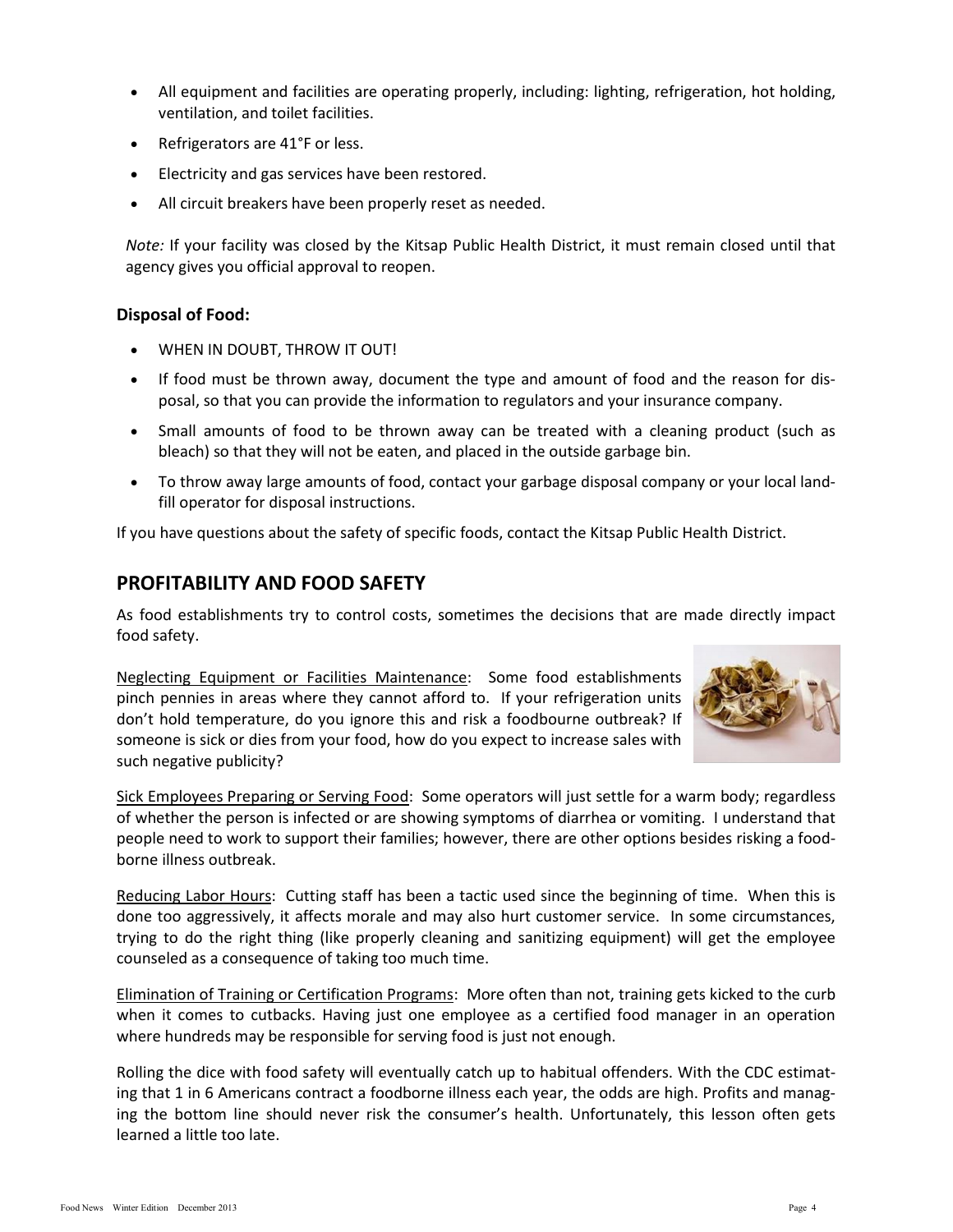## **TALKIN' CHICKEN…**

Let's face it – in the U.S., we eat *a lot* of chicken. It's an inexpensive, easily-available source of protein. It's at home in almost every type of cuisine; and it's versatile (ask any parent of small children how handy chicken nuggets are). Roasted, deep-fried, stir-fried, baked, or broiled, it's one of our most important sources of protein. However, with the amount of chicken we eat every year, also comes the greater risk of getting a foodborne illness from undercooked, or otherwise improperly prepared chicken.

Poultry (including chicken, turkey, and other fowl) can quite often be contaminated with illness-causing bacteria such as *Salmonella*, *Campylobacter*, and *Clostridium*. Poultry accounted for the highest percentage (21%) of all foodborne illnesses during the period of 1998 – 2008. Let's take one particular type of bacteria, *Salmonella*. Poultry was responsible for 30% of all *Salmonella* cases during that period (also the largest culprit among food categories). Couple that with **25%** of *Salmonella* outbreaks resulting from eggs, and we get about 55% of all *Salmonella* outbreaks resulting from poultry or poultry products. Poultry was the secondleading cause (31%) of *Clostridium perfringens* outbreaks, after beef (41%).

To be fair, "poultry", as we alluded to before, includes turkey and other fowl. The National Chicken Council (yes, there is such a thing) estimates that chicken amounts to 80 – 84 percent of the average per capita consumption of all poultry in the U.S. So even if you adjust the "poultry" figures accordingly, it still amounts to chicken accounting for a big proportion of foodborne illnesses cases in the U.S. every year.

We can't emphasize enough the importance of proper cooking – minimum 165° F for at least 15 seconds. You need to be checking cooking temperatures every time you cook chicken. You should never get into the habit of just "eyeballing it".

As with any potentially hazardous food (PHF) proper cooling is also critical. It is essential to get all potentially hazardous foods cooled as quickly as possible. Large items, such as roast chickens and turkey breasts, can be cut up for faster cooling. Smaller pieces of chicken need to be cooled in shallow (2") pans, just like any liquid or semi-solid food item. The big plastic tubs, that are so often used for this purpose, are too deep for the chicken pieces to cool quickly. In the case of chicken pieces, such as the deep-fried pieces that will be used in stir-frys, **do not assume that you're safe just because they will be cooked again in another step**. It's not always the bacteria themselves that cause the illness. If the chicken pieces are not properly cooled, and *Clostridium perfringens* manages to grow significantly, the bacteria can form toxins in the chicken. Even if the *bacteria* are killed in the next cooking step, the *toxins* remain, and can cause a foodborne illness.

Contrary to what you may have heard it is not necessary to wash raw chicken. It will do little to minimize the bacteria that are inherent in the chicken, and you run the risk of splashing contaminated chicken juices to other surfaces.

We often see workers in food service establishments chopping up several boxes of raw chicken at a time, usually after a shipment has been received. It's important to prepare chicken, or any other PHF, in small batches. Do not keep more chicken out at room temperature than can be chopped within about a half an hour. Leave the rest in the refrigerator until you are ready to proceed to the next batch. The raw chicken that you're chopping should get above 41° F for as little time as possible.

For the best cooking results poultry should be completely thawed before cooking. It cooks more evenly. Defrost it in a refrigerator or under cold running water. Thawing in the microwave is OK if it's going straight to cooking. **Never defrost poultry, or any other PHF, at room temperature!** After preparing raw poultry, always wash , rinse, sanitize, and allow to air dry all sink basins, counter tops, cutting board surfaces, and all utensils. Any of these areas used in thawing and preparation before cooking are now likely contaminated with potentially deadly bacteria.

So go ahead, cross the road, and put chicken on the menu tonight…and remember how important it is, to you and your customers, to handle that chicken safely!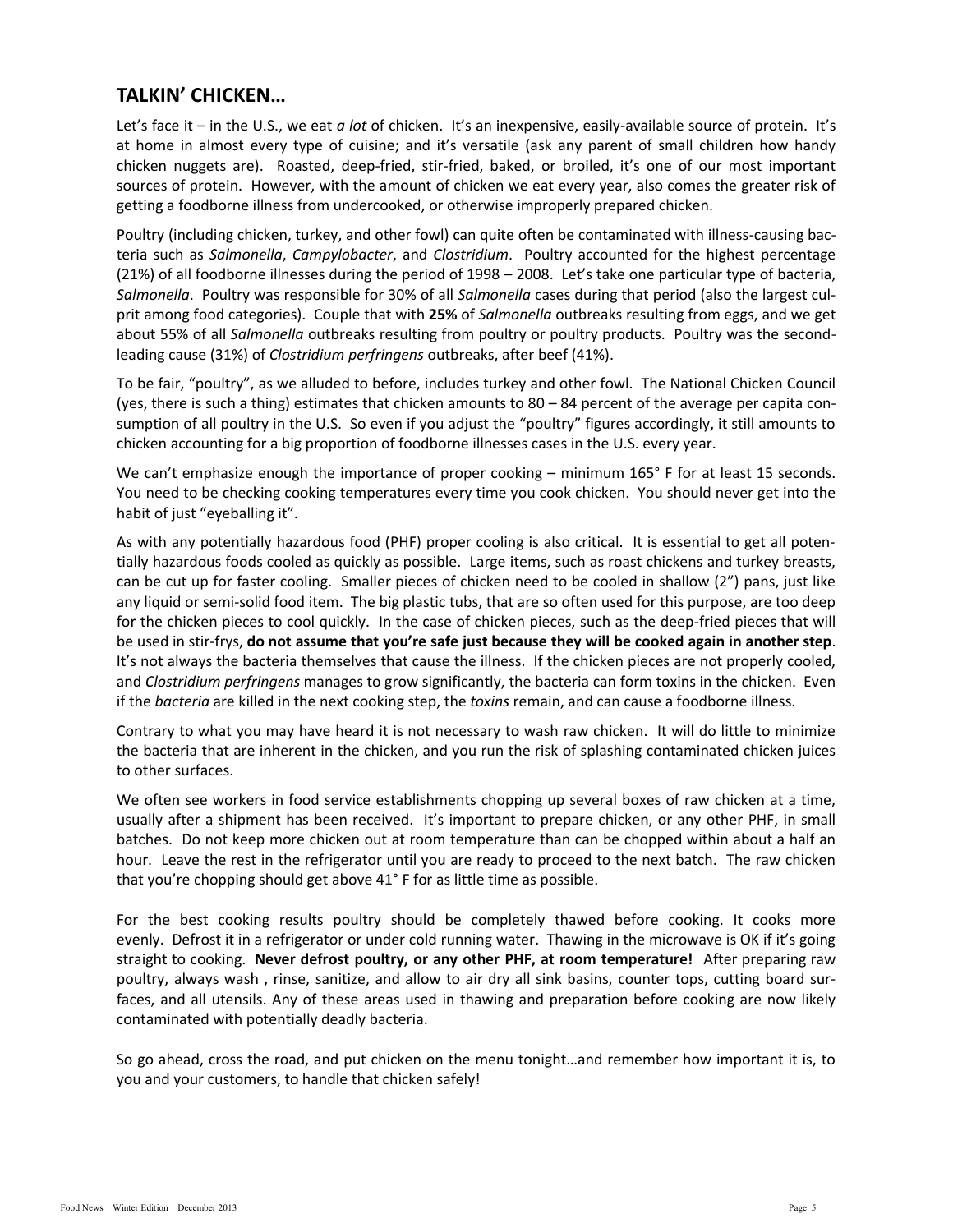## **IS YOUR BUSINESS AT RISK FOR AN OUTBREAK?**

The spread of germs from the hands of food workers to food is an important cause of foodborne illness outbreaks in restaurants. In fact, it caused 89% of outbreaks in which food was contaminated by food workers. Proper hand washing can reduce germs on workers' hands. It can also reduce the spread of germs from hands to food and from food to other people. Proper hand washing can also protect your business.

The Washington State Retail Food Code requires that hands be washed before:

- Making food, and
- Putting on gloves to make food.

The Washington State Retail Food Code also requires that hands be washed after:



- Eating,
- Drinking,
- Using tobacco,
- Coughing,
- Sneezing,
- Using tissue,
- Preparing raw animal products,
- Handling dirty equipment, and
- Touching the body (such as scratching your nose).

Improving food worker hand washing practices is critical. But first we need to know about current practices. The Centers for Disease Control's (CDC) Environmental Health Specialist Network (EHS-Net) program interviewed and watched food workers to collect data on these practices.

#### **Study Purpose**

This study described restaurant food workers' hand washing practices and focused on when workers washed their hands. Data was collected in 321 restaurants in six different states across the U.S. These restaurants were selected at random.

#### **Data Collection**

State or local Health Inspectors collected the data. In each restaurant, they watched a food worker for about an hour and collected data on the worker's activities and hand washing practices. The Inspectors looked for activities where the FDA Food Code says hand washing should occur, and then noted whether workers washed their hands. Proper hand washing included removing gloves (if worn), placing hands under running water, using soap, and drying hands with cloths or paper towels.

*(Continued on page 7)*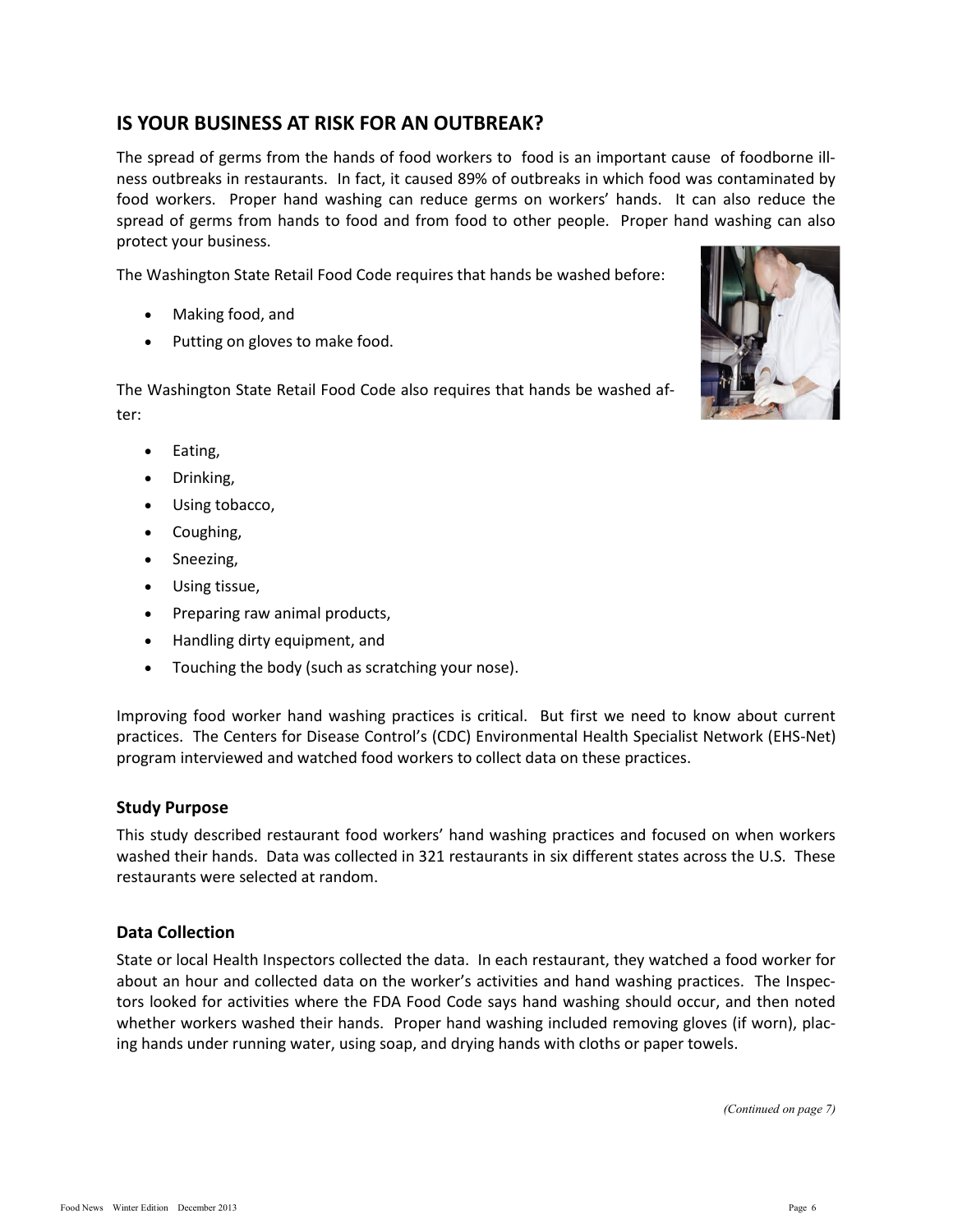#### **Study Conclusion**

Overall, food workers engaged in about nine activities an hour that should have involved hand washing. Workers washed their hands in only 27% of activities in which they should have. Hand washing rates differed by activity and are described below.

- Before preparing food: 41%
- Before putting on gloves to prepare food: 30%
- After eating, drinking, using tobacco, coughing, sneezing, using tissue: 26%
- After preparing raw animal products: 23%
- After handling dirty equipment: 23%
- After handling dirty equipment: 23%
- After touching body: 10%

These rates suggest that food workers either do not know when to wash their hands or they sometimes choose not to wash their hands.

Hand washing rates were highest before food preparation, suggesting that at least some workers may know that food needs to be protected from dirty hands.

Hand washing rates were lowest after workers touched their bodies (for example after scratching their noses). Workers may not know they need to wash their hands after touching their bodies or may think it takes too much time to wash their hands every time they touch their bodies. They also may not be aware that they are touching their bodies.

#### **In Summary**

EHS-Net found that food workers carried out about nine activities an hour that should have involved hand washing. Workers only washed their hands in a quarter (27%) of these activities.

Restaurant management should:

- Work to improve hand washing rates, particularly after activities involving raw meat.
- Revise food preparation activities to lower the number of needed hand washings.
- Occasionally carry out observations like those done for this study to show where deficiencies in hand washing are found in your own food service establishment.

Photos and article taken and edited from the CDC's EHS-Net Hand Wash study. More information is available at: [http://www.cdc.gov/nceh/ehs/EHSNet/index.htm.](http://www.cec.gov/nceh/ehs/EHSNet/index.htm)